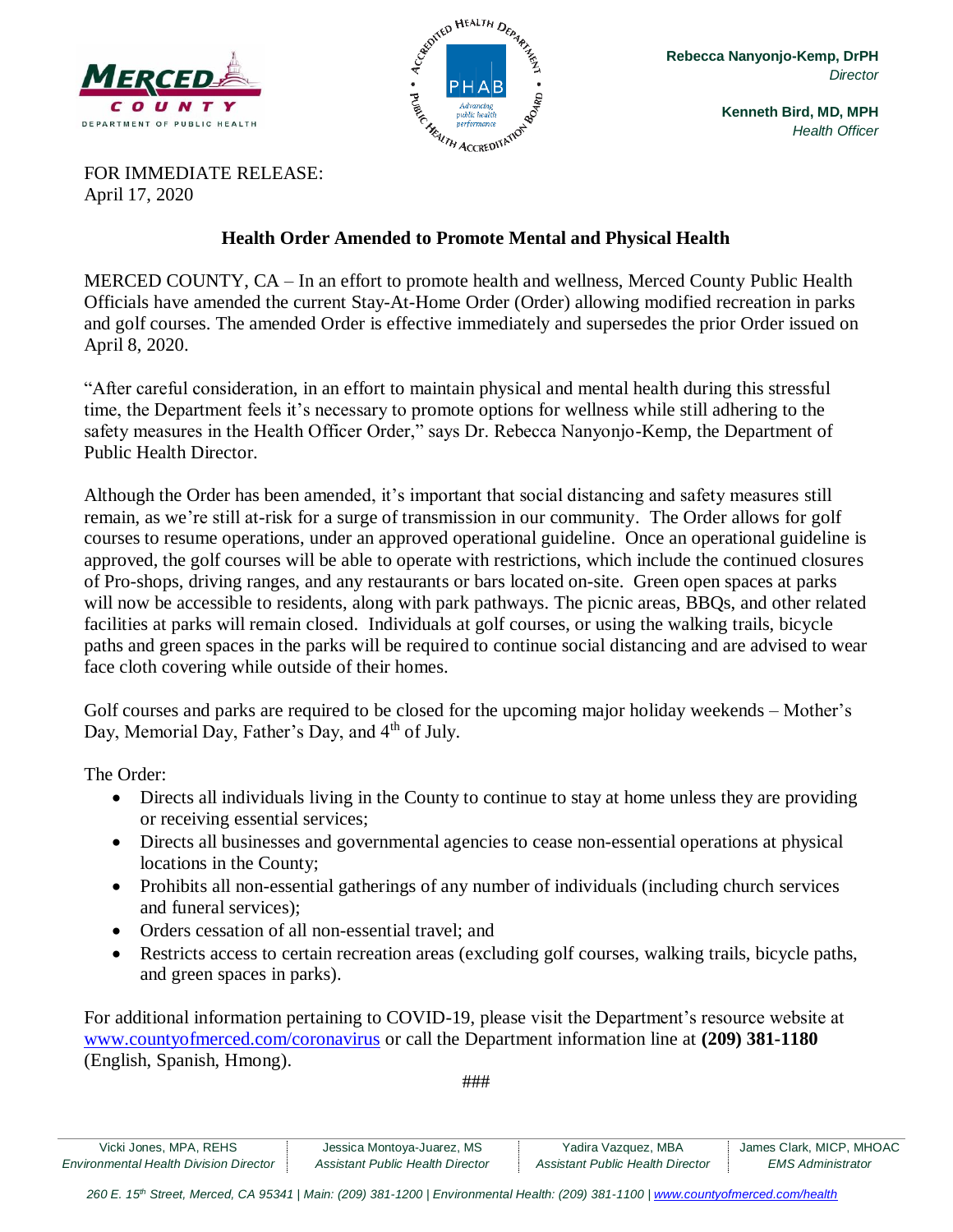# ORDER OF THE HEALTH OFFICER OF THE COUNTY OF MERCED DIRECTING ALL INDIVIDUALS LIVING IN THE COUNTY TO CONTINUE TO STAY AT HOME OR AT THEIR PLACE OF RESIDENCE EXCEPT THAT THEY MAY LEAVE TO PROVIDE OR RECEIVE CERTAIN ESSENTIAL SERVICES OR ENGAGE IN CERTAIN ESSENTIAL ACTIVITIES AND WORK FOR ESSENTIAL BUSINESSES AND GOVERNMENTAL SERVICES; DIRECTING ALL BUSINESSES AND GOVERNMENTAL AGENCIES TO CEASE NON-ESSENTIAL OPERATIONS AT PHYSICAL LOCATIONS IN THE COUNTY; PROHIBITING ALL NON-ESSENTIAL GATHERINGS OF ANY NUMBER OF INDIVIDUALS; ORDERING CESSATION OF ALL NON-ESSENTIAL TRAVEL; AND RESTRICTING ACCESS TO CERTAIN RECREATION AREAS

# **DATE OF ORDER: April 17, 2020**

## **Please read this Order carefully. Violation of or failure to comply with this Order is a misdemeanor punishable by fine, imprisonment, or both. [California Health and Safety Code, Section 120295,** *et seq.***; Government Code, Section 8665; Penal Code, Section 148(a)(1)]**

UNDER THE AUTHORITY OF CALIFORNIA HEALTH AND SAFETY CODE SECTIONS 101040, 101085, AND 120175, THE HEALTH OFFICER OF THE COUNTY OF MERCED ("HEALTH OFFICER") ORDERS:

- 1. This Order supersedes the April 8, 2020, Order of the Health Officer directing all individuals to stay at home ("Prior Stay at Home Order"). This Order clarifies, strengthens, and extends certain terms of the Prior Stay at Home Order to increase social distancing and reduce person-to-person contact in order to further slow transmission of Novel Coronavirus Disease 2019 ("COVID-19"). As of the effective date and time of this Order set forth in Section 15 below, all individuals, businesses, entities, and government agencies in the County of Merced (the "County") are required to follow the provisions of this Order.
- 2. The intent of this Order is to ensure that the maximum number of people self-isolate in their places of residence to the maximum extent feasible, while enabling essential services to continue, to slow the spread of COVID-19 to the maximum extent possible. When people need to leave their places of residence, whether to obtain or perform vital services, or to otherwise facilitate authorized activities necessary for continuity of social and commercial life, they should at all times reasonably possible comply with Social Distancing Requirements as defined in Section 12 below. All provisions of this Order should be interpreted to effectuate this intent. Failure to comply with any of the provisions of this Order constitutes an imminent threat to public health.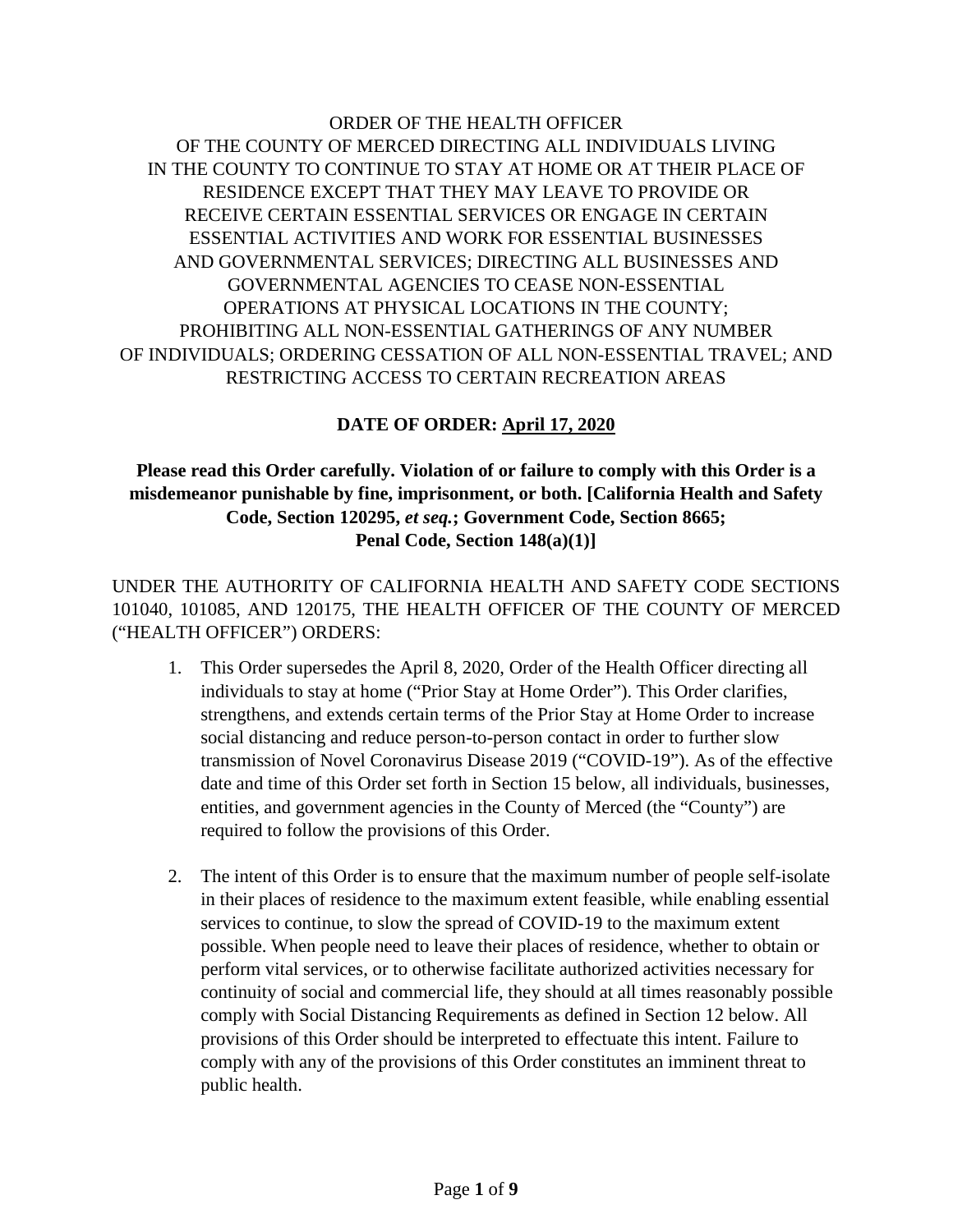- 3. In accordance with the Order of the State Public Health Officer and the California Governor's Executive Order N-33-20 both issued on March 19, 2020, all individuals currently living within the County are ordered to shelter at their place of residence. To the extent individuals are using shared or outdoor spaces, they must at all times as reasonably possible maintain social distancing of at least six feet from any other person when they are outside their residence. All persons may leave their residences only for Essential Activities, Essential Governmental Functions, or to operate Essential Businesses, all as defined in Section 12. Individuals experiencing homelessness are exempt from this Section, but are strongly urged to obtain shelter, and governmental and other entities are strongly urged to make such shelter available as soon as possible and to the maximum extent practicable (and to utilize Social Distancing Requirements in their operation).
- 4. All businesses with a facility in the County, except Essential Businesses as defined below in Section 12, are required to cease all activities at facilities located within the County except Minimum Basic Operations, as defined in Section 12. For clarity, businesses may also continue operations consisting exclusively of employees or contractors performing activities at their own residences (i.e., working from home). All Essential Businesses are strongly encouraged to remain open. To the greatest extent feasible, Essential Businesses shall comply with Social Distancing Requirements as defined in Section 12 below, including, but not limited to, when any customers are standing in line.
- 5. All public and private gatherings of any number of people occurring outside a household or living unit are prohibited, except for the limited purposes as expressly permitted in Section 12. All bars, wineries and brew-pubs should be closed, all indining at restaurants should cease, with the exception of home delivery and takeout, and all gyms, bingo halls, and card rooms should close. Nothing in this Order prohibits the gathering of members of a household or living unit.
- 6. All agencies, jurisdictions, entities, individuals, businesses, companies, private or public, owning or operating parks are hereby directed to cease all operations and services of certain park facilities within the County, closing all park picnic areas, lake facilities, playgrounds, skateboard parks, basketball courts, volleyball courts, and indoor facilities in parks, and shall prevent all public and motorized access by use of signage and physical barrier wherever possible, except access to walking trails, bicycle paths, and green spaces is allowed. Golf courses will only be allowed to operate if following approved operational guidelines provided by the Merced County Department of Public Health. Individuals accessing walking trails, bicycle paths, or green spaces in parks, and golf courses, shall follow Social Distancing Requirements.
	- a. Such access to walking trails, bicycle paths, and green spaces shall be exclusively by non-motorized means, except that disabled persons with vehicles possessing current and valid disabled person parking placards or disabled person license plates may continue to access parks by motorized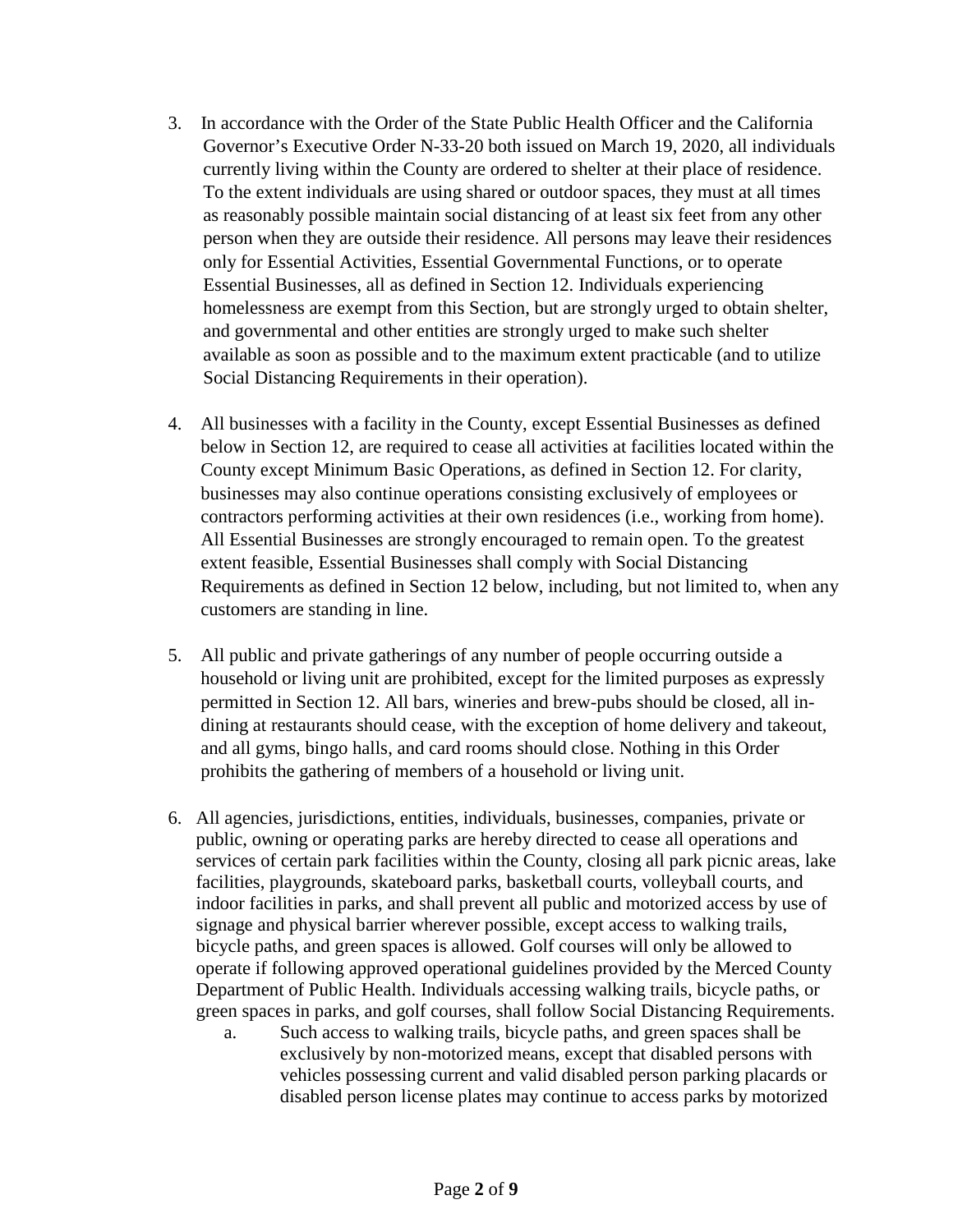means but only to the minimum extent necessary to engage in Essential Activities at walking trails, bicycle paths, and green spaces.

- b. All park facilities, including green spaces and golf courses, must be fully closed on major holiday weekends, including Mother's Day weekend, Memorial Day weekend, Father's Day weekend, and 4<sup>th</sup> of July weekend.
- 7. All travel, including, but not limited to, travel on foot, bicycle, scooter, motorcycle, automobile, or public transit, except Essential Travel and Essential Activities as defined below in Section 12, is prohibited. People must use public transit only for purposes of performing Essential Activities or to travel to and from work to operate Essential Businesses or maintain Essential Governmental Functions. People riding on public transit must comply with Social Distancing Requirements as defined in Section 12 below, to the greatest extent feasible. This Order allows travel into or out of the County to perform Essential Activities, operate Essential Businesses, or maintain Essential Governmental Functions.
- 8. This Order is issued based on evidence of increasing occurrence of COVID-19 throughout the state, scientific evidence and best practices regarding the most effective approaches to slow the transmission of communicable diseases generally and COVID19 specifically, and evidence that the age, condition, and health of a significant portion of the population of the County places it at risk for serious health complications, including death, from COVID-19. Due to the outbreak of the COVID-19 virus in the general public, which is now a pandemic according to the World Health Organization, there is a public health emergency throughout the County. Making the problem worse, some individuals who contract the COVID-19 virus have no symptoms or have mild symptoms, which means they may not be aware they carry the virus. Because even people without symptoms can transmit the disease, and because evidence shows the disease is easily spread, gatherings can result in the transmission of the virus. The scientific evidence shows that at this stage of the emergency, it is essential to slow virus transmission as much as possible to protect the most vulnerable and to prevent the health care system from being overwhelmed. One proven way to slow the transmission is to limit interactions among people to the greatest extent practicable. By reducing the spread of the COVID-19 virus, this Order helps preserve critical and limited healthcare capacity in the County.
- 9. This Order also is issued in light of a significant and increasing number of suspected cases of community transmission and likely further significant increases in transmission. Widespread testing for COVID-19 is not yet available but is expected to increase in the coming days. This Order is necessary to slow the rate of spread and the Health Officer will re-evaluate it as further data becomes available.
- 10. This Order is issued in accordance with, and incorporates by reference, the following:
	- a) The Proclamation of the State of Emergency issued by Governor Gavin Newsom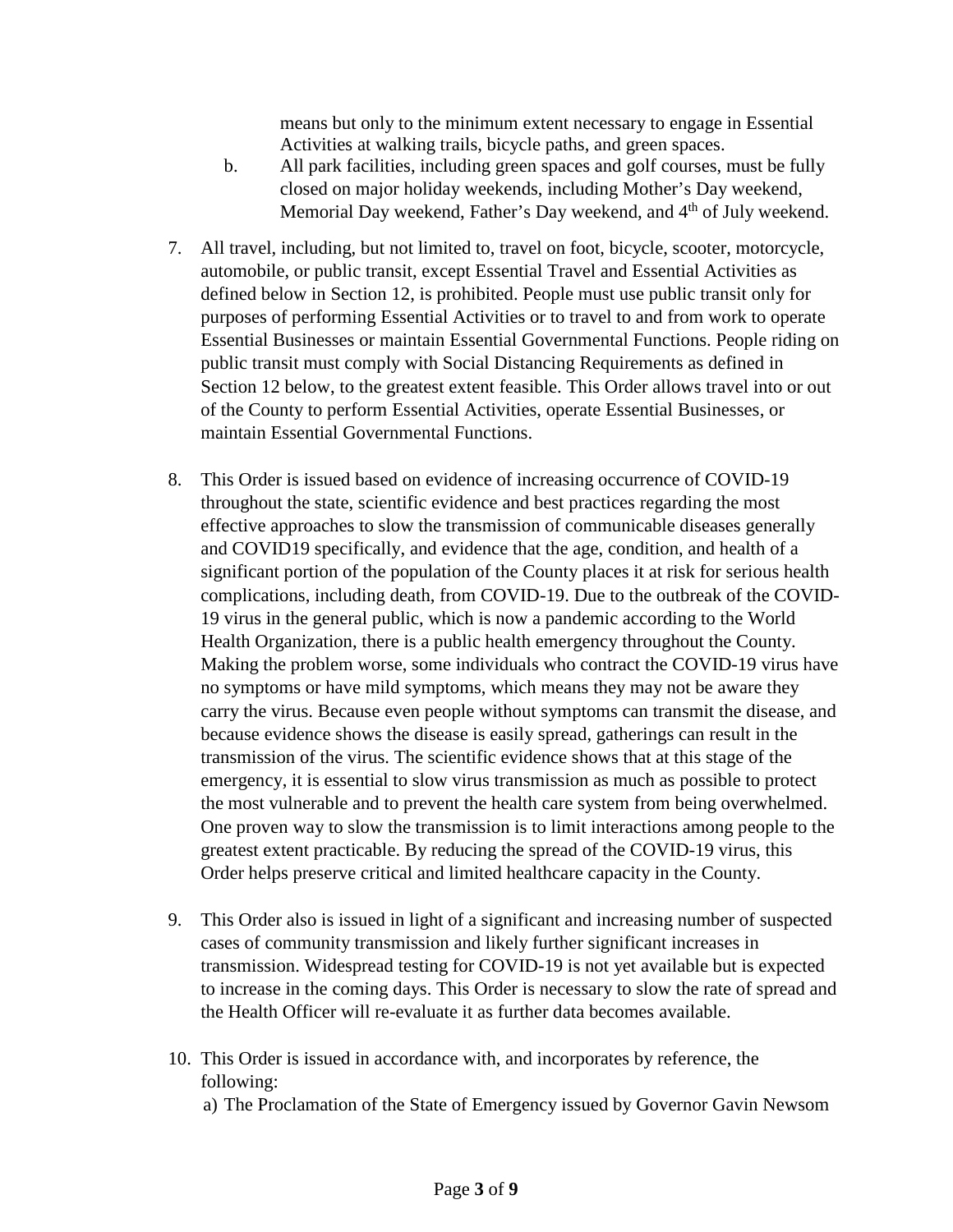on March 4, 2020.

- b) Executive Order N-25-20 issued by Governor Gavin Newsom on March 12, 2020.
- c) Proclamation on Declaring a National Emergency Concerning the Novel Coronavirus Disease (COVID-19) Outbreak issued by the President of the United States on March 13, 2020.
- d) Order of the Merced County Health Officer on March 13, 2020.
- e) Executive Order N-33-20 issued by Governor Gavin Newsom on March 19, 2020.
- f) Order of the State Public Health Officer issued on March 19, 2020.
- 11. This Order comes after the release of substantial guidance from the County Health Department, the Centers for Disease Control and Prevention, the California Department of Public Health, and other public health officials throughout the United States and around the world, including a variety of prior orders to combat the spread and harms of COVID-19. The Health Officer will continue to assess the quickly evolving situation and may modify or extend this Order, or issue additional Orders, related to COVID-19.
- 12. Definitions and Exemptions.
	- a. For purposes of this Order, individuals may leave their residence only to perform any of the following "Essential Activities." But people at high risk of severe illness from COVID-19 and people who are sick are urged to stay in their residence to the extent possible except as necessary to seek medical care.
		- i. To engage in activities or perform tasks essential to their health and safety, or to the health and safety of their family or household members (including, but not limited to, pets), such as, by way of example only and without limitation, obtaining medical supplies or medication, visiting a health care professional, or obtaining supplies they need to work from home.
		- ii. To obtain necessary services or supplies for themselves and their family or household members, or to deliver those services or supplies to others, such as, by way of example only and without limitation, canned food, dry goods, fresh fruits and vegetables, pet supply, fresh meats, fish, and poultry, and any other household consumer products, and products necessary to maintain the safety, sanitation, and essential operation of residence.
		- iii. To engage in outdoor activity, provided the individuals comply with Social Distancing Requirements as defined in this Section and all requirements of this Order.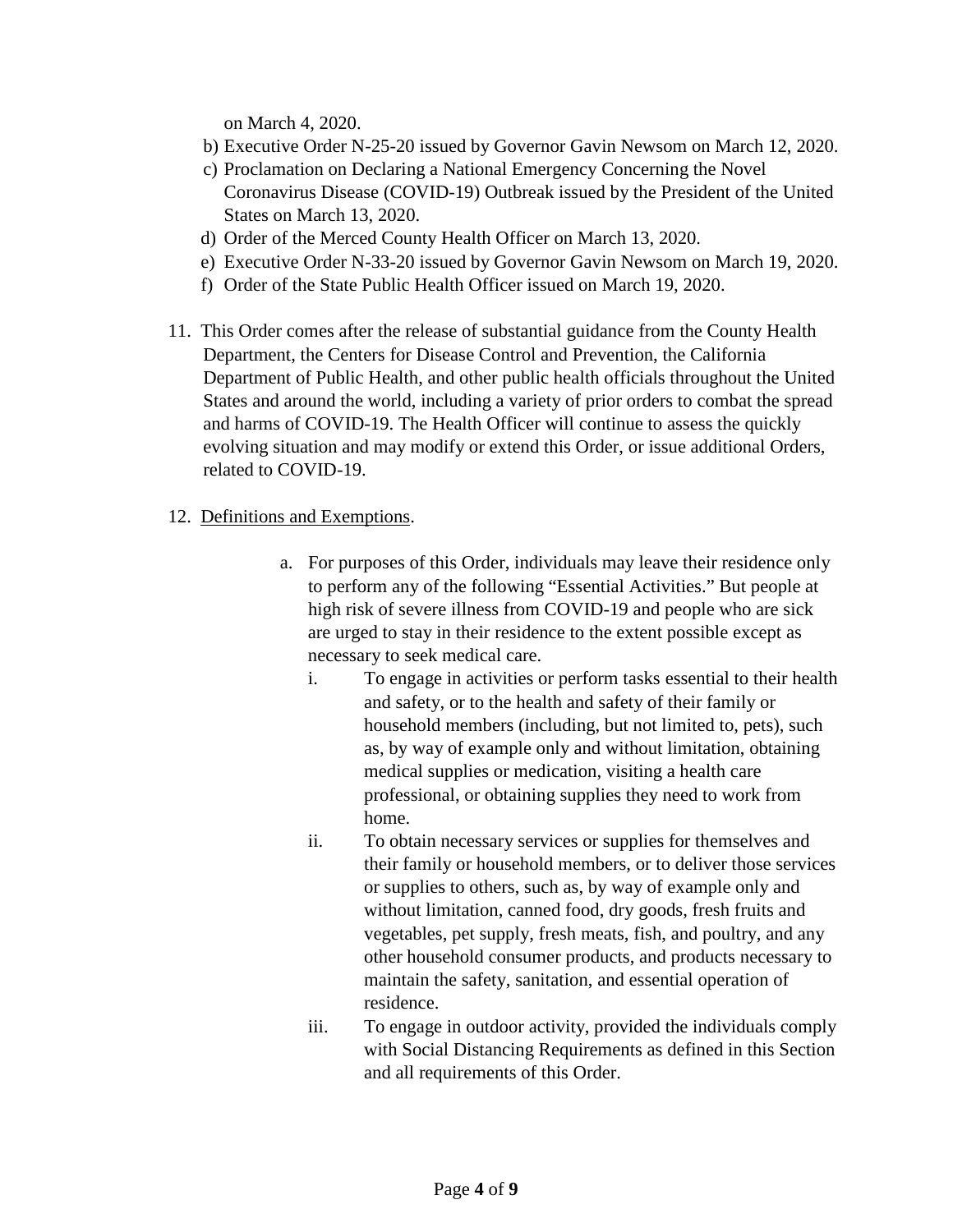- iv. To perform work providing essential products and services at an Essential Business or to otherwise carry out activities specifically permitted in this Order, including Minimum Basic Operations.
- v. To care for a family member or pet in another household.
- b. For purposes of this Order, individuals may leave their residence to work for or obtain services at any "Healthcare Operations" including hospitals, clinics, dentists, pharmacies, pharmaceutical and biotechnology companies, other healthcare facilities, healthcare suppliers, home healthcare services providers, mental health providers, or any related and/or ancillary healthcare services. "Healthcare Operations" also includes veterinary care and all healthcare services provided to animals. This exemption shall be construed broadly to avoid any impacts to the delivery of healthcare, broadly defined. "Healthcare Operations" does not include fitness and exercise gyms and similar facilities.
- c. For purposes of this Order, individuals may leave their residence to provide any services or perform any work necessary to the operations and maintenance of "Essential Infrastructure," including, but not limited to, public works construction, residential and commercial construction, airport operations, water, sewer, gas, electrical, oil refining, roads and highways, public transportation, solid waste collection and removal, internet, and telecommunications systems (including the provision of essential global, national, and local infrastructure for computing services, business infrastructure, communications, and web-based services), provided that they carry out those services or that work in compliance with Social Distancing Requirements as defined this Section, to the extent possible.
- d. For purposes of this Order, all first responders, emergency management personnel, emergency dispatchers, court personnel, and law enforcement personnel, and others who need to perform essential services are categorically exempt from this Order. Further, nothing in this Order shall prohibit any individual from performing or accessing "Essential Governmental Functions," as determined by the governmental entity performing those functions. Each governmental entity shall identify and designate appropriate employees or contractors to continue providing and carrying out any Essential Governmental Functions. All Essential Governmental Functions shall be performed in compliance with Social Distancing Requirements as defined in this Section, to the extent possible.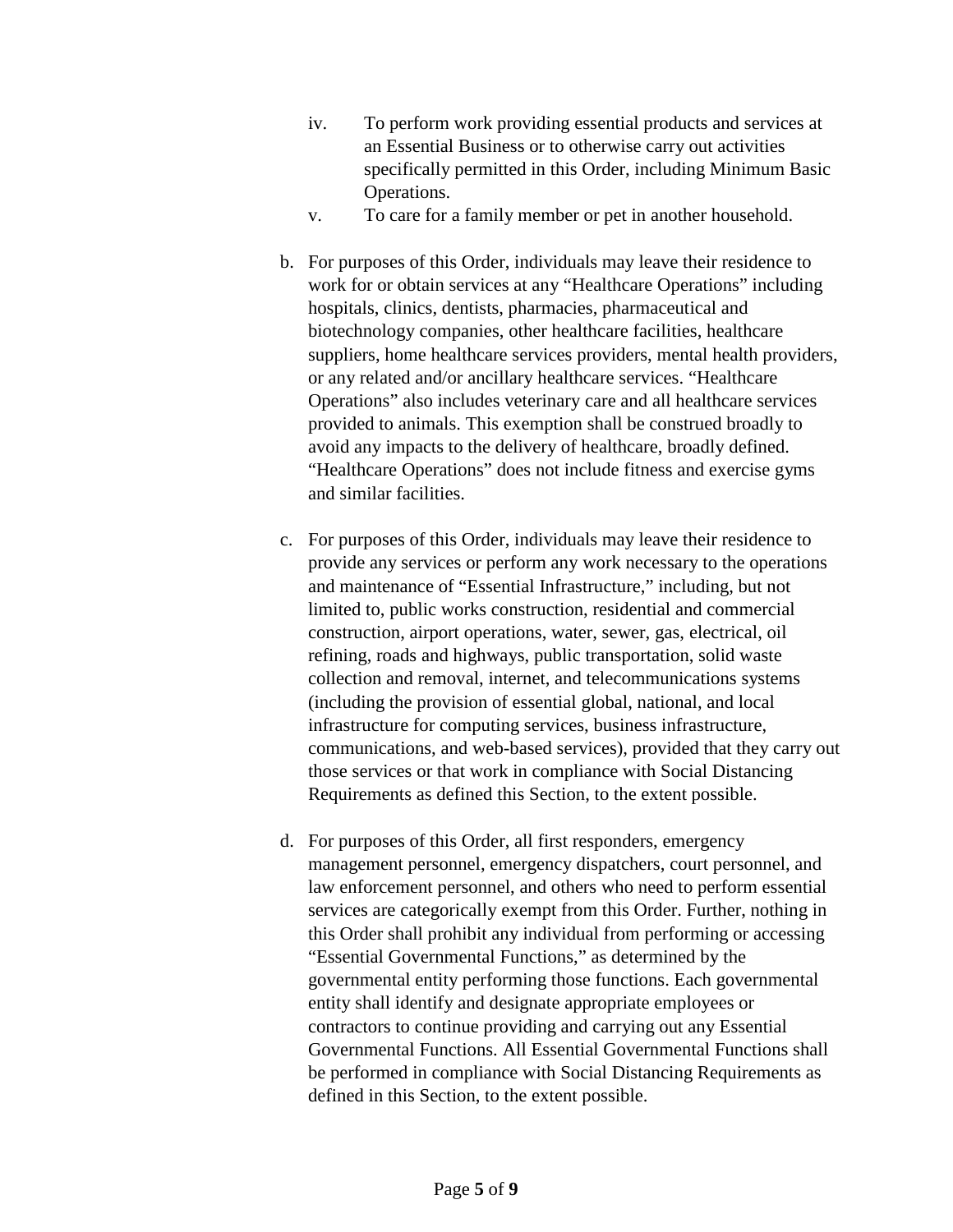- e. For the purposes of this Order, covered businesses include any forprofit, nonprofit, or educational entities, regardless of the nature of the service, the function they perform, or its corporate or entity structure.
- f. For the purposes of this Order, "Essential Businesses" means:
	- i. Healthcare Operations and Essential Infrastructure;
	- ii. Grocery stores, certified farmers' markets, farm and produce stands, supermarkets, food banks, convenience stores, and other establishments engaged in the retail sale of canned food, dry goods, fresh fruits and vegetables, pet supply, fresh meats, fish, and poultry, and any other household consumer products (such as cleaning and personal care products). This includes stores that sell groceries and also sell other non- grocery products, and products necessary to maintaining the safety, sanitation, and essential operation of residences;
	- iii. Agriculture, food, and beverage cultivation, processing, testing and distribution, including but not limited to, farming, ranching, fishing, dairies, creameries, wineries and breweries in order to preserve inventory and production (not for retail business), as well as business activities that support production and processing by providing essential agricultural supplies and services, including but not limited to, transportation, manufacturing, chemicals, equipment, and services such as cooling, storing, packing, and distribution of such products for wholesale or retail sale;
	- iv. Businesses that provide food, shelter, and social services, and other necessities of life for economically disadvantaged or otherwise needy individuals;
	- v. Newspapers, television, radio, and other media services;
	- vi. Gas stations and auto-supply, sales and auto-repair, and related facilities;
	- vii. Banks and related financial institutions;
	- viii. Hardware stores;
	- ix. Plumbers, electricians, exterminators, custodial/janitorial workers, handyman services, funeral home workers and morticians, moving services, HVAC installers, carpenters, vegetations services, tree maintenance, landscapers, gardeners, property managers, private security personnel and other service providers who provide services to maintain the safety, sanitation, and essential operation to properties and other Essential Businesses.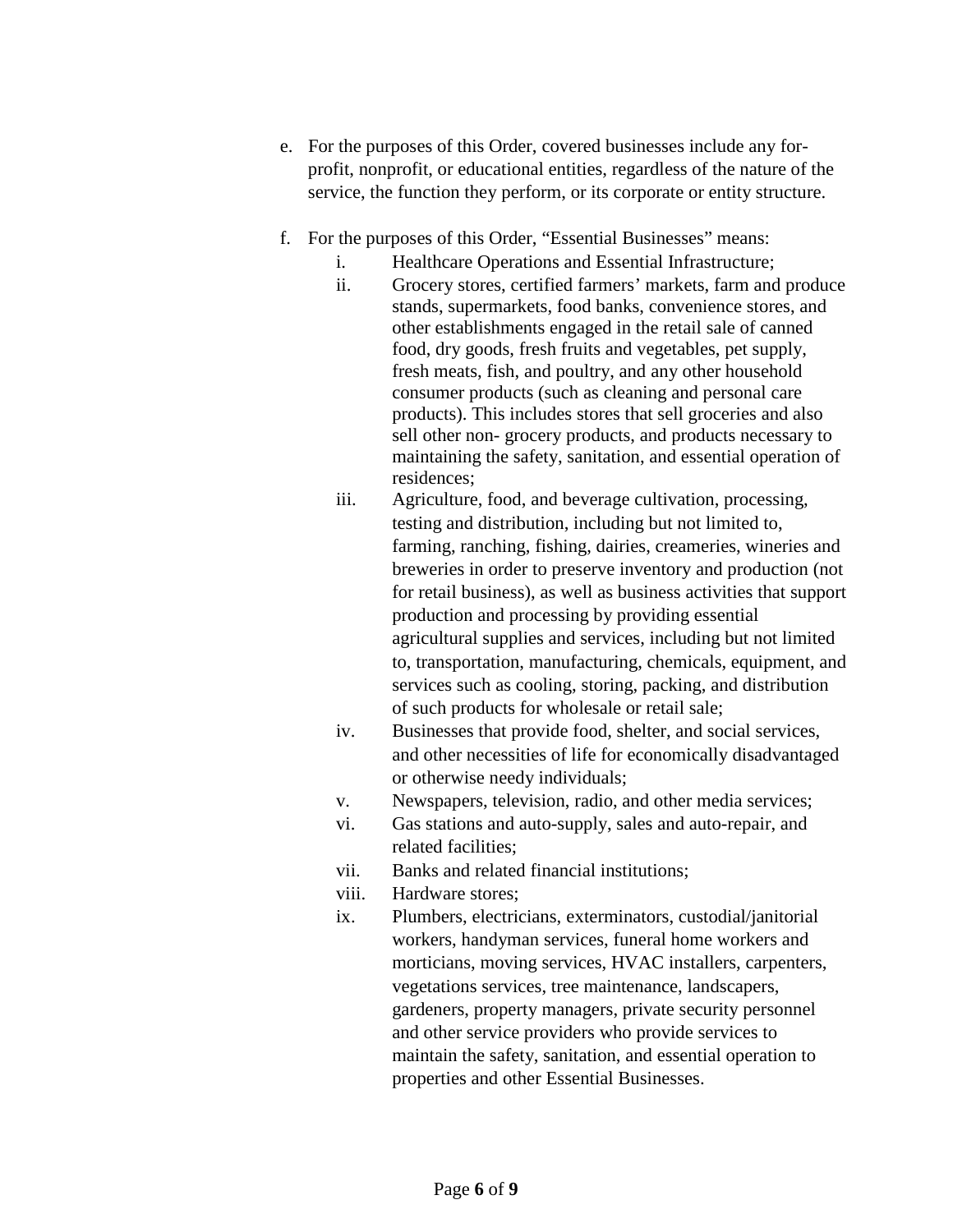- x. Businesses providing mailing and shipping services, including post office boxes;
- xi. Educational institutions—including public and private K-12 schools, colleges, and universities—for purposes of facilitating distance learning or performing essential functions, provided that social distancing of six feet per person is maintained to the greatest extent possible;
- xii. Laundromats, drycleaners, and laundry service providers;
- xiii. Restaurants and other facilities that prepare and serve food, but only for delivery or carry out. Schools and other entities that typically provide free food services to students or members of the public may continue to do so under this Order on the condition that the food is provided to students or members of the public on a pick-up and take-away basis only. Schools and other entities that provide food services under this exemption shall not permit the food to be eaten at the site where it is provided, or at any other gathering site;
- xiv. Businesses that supply products needed for people to work from home;
- xv. Businesses that supply other essential businesses with the support or supplies necessary to operate;
- xvi. Businesses that ship or deliver groceries, food, goods or services directly to residences;
- xvii. Airlines, taxis, and other private transportation providers providing transportation services necessary for Essential Activities and other purposes expressly authorized in this Order;
- xviii. Home-based care for seniors, adults, or children;
- xix. Residential facilities and shelters for seniors, adults, and children;
- xx. Professional services, such as legal or accounting services, when necessary to assist in compliance with legally mandated activities;
- xxi. Delivery services that provide transport of essential products, such as water, food and household products;
- xxii. Childcare facilities providing services that enable employees exempted in this Order to work as permitted. To the extent possible, childcare facilities must operate under the following mandatory conditions:
	- 1. Childcare must be carried out in stable groups of 12 or fewer ("stable" means that the same 12 or fewer children are in the same group each day).
	- 2. Children shall not change from one group to another.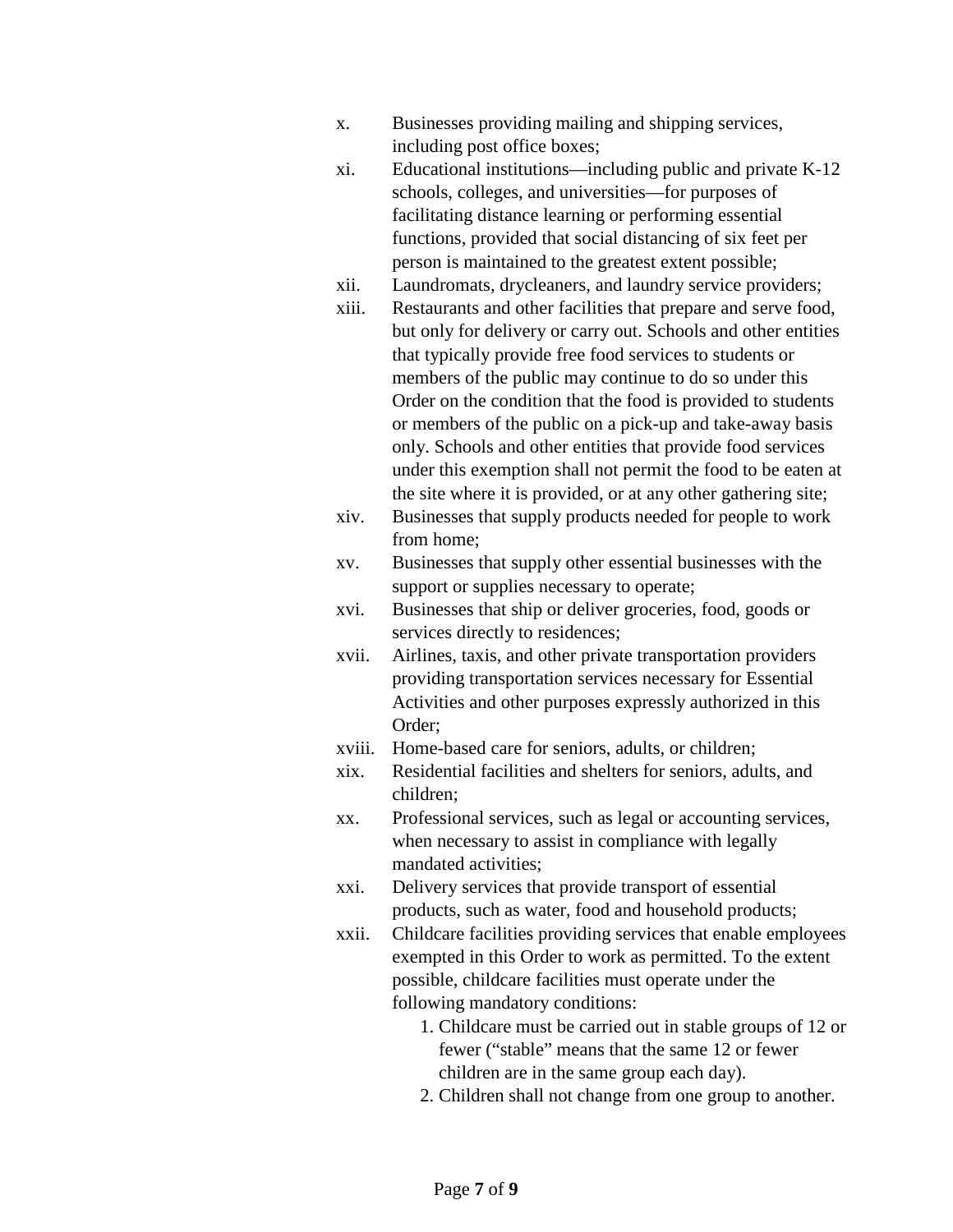- 3. If more than one group of children is cared for at one facility, each group shall be in a separate room. Groups shall not mix with each other.
- 4. Childcare providers shall remain solely with one group of children.
- g. For the purposes of this Order, "Minimum Basic Operations" include the following, provided that employees comply with Social Distancing Requirements as defined this Section, to the extent possible, while carrying out such operations:
	- i. The minimum necessary activities to maintain the value of the business's inventory, ensure security, process payroll and employee benefits, or for related functions.
	- ii. The minimum necessary activities to facilitate employees of the business being able to continue to work remotely from their residences.
- h. For the purposes of this Order, "Essential Travel" includes travel for any of the following purposes. Individuals engaged in any Essential Travel must comply with all Social Distancing Requirements as defined in this Section below.
	- i. Any travel related to the provision of or access to Essential Activities, Essential Governmental Functions, Essential Businesses, or Minimum Basic Operations.
	- ii. Travel to care for elderly, minors, dependents, persons with disabilities, or other vulnerable persons.
	- iii. Travel to or from educational institutions for purposes of receiving materials for distance learning, for receiving meals, and any other related services.
	- iv. Travel to return to a place of residence from outside the jurisdiction.
	- v. Travel required by law enforcement or court order.
	- vi. Travel required for non-residents to return to their place of residence outside the County.
- i. For purposes of this Order, residences include hotels, motels, shared rental units and similar facilities.
- j. For purposes of this Order, "Social Distancing Requirements" includes maintaining at least six-foot social distancing from other individuals, washing hands with soap and water for at least twenty seconds as frequently as possible or using hand sanitizer, covering coughs or sneezes (into the sleeve or elbow, not hands), regularly cleaning hightouch surfaces, and not shaking hands.
- 13. Pursuant to Government Code Sections 26602 and 41601 and Health and Safety Code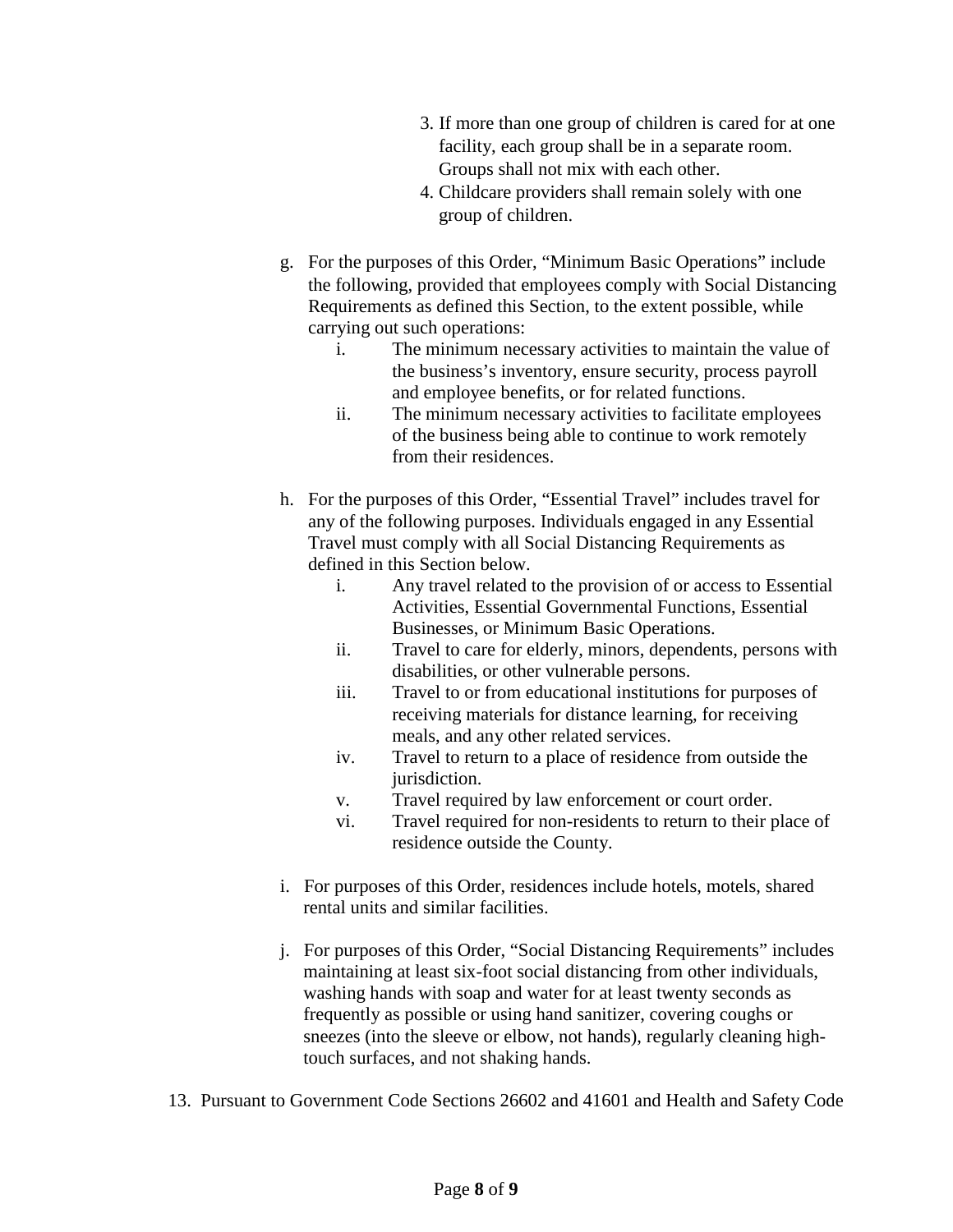Sections 101029 and 131080, the Health Officer requests that the Sheriff and all chiefs of police in the County ensure compliance with and enforce this Order. The violation of any provision of this Order constitutes an imminent threat to public health.

- 14. In accordance with California Health and Safety Code section 131080, the Health Officer will follow the guidance of the California Department of Public Health and may modify or extend this Order, or issue additional Orders.
- 15. This Order shall become effective immediately and will continue until it is rescinded, superseded, or amended in writing by the Health Officer.
- 16. Copies of this Order shall promptly be: (1) made available at the County Administration Building at 2222 M Street, Merced, California 95340; (2) posted on the County Public Health Department's website (countyofmerced.com); and (3) provided to any member of the public requesting a copy of this Order.
- 17. If any provision of this Order to the application thereof to any person or circumstance is held to be invalid, the reminder of the Order, including the application of such part or provision to other persons or circumstances, shall not be affected and shall continue in full force and effect. To this end, the provisions of this Order are severable.

#### **IT IS SO ORDERED:**

 $\overline{\phantom{a}}$ 

Kenneth Bird, MD, MPH Dated: April 17, 2020 Merced County Health Officer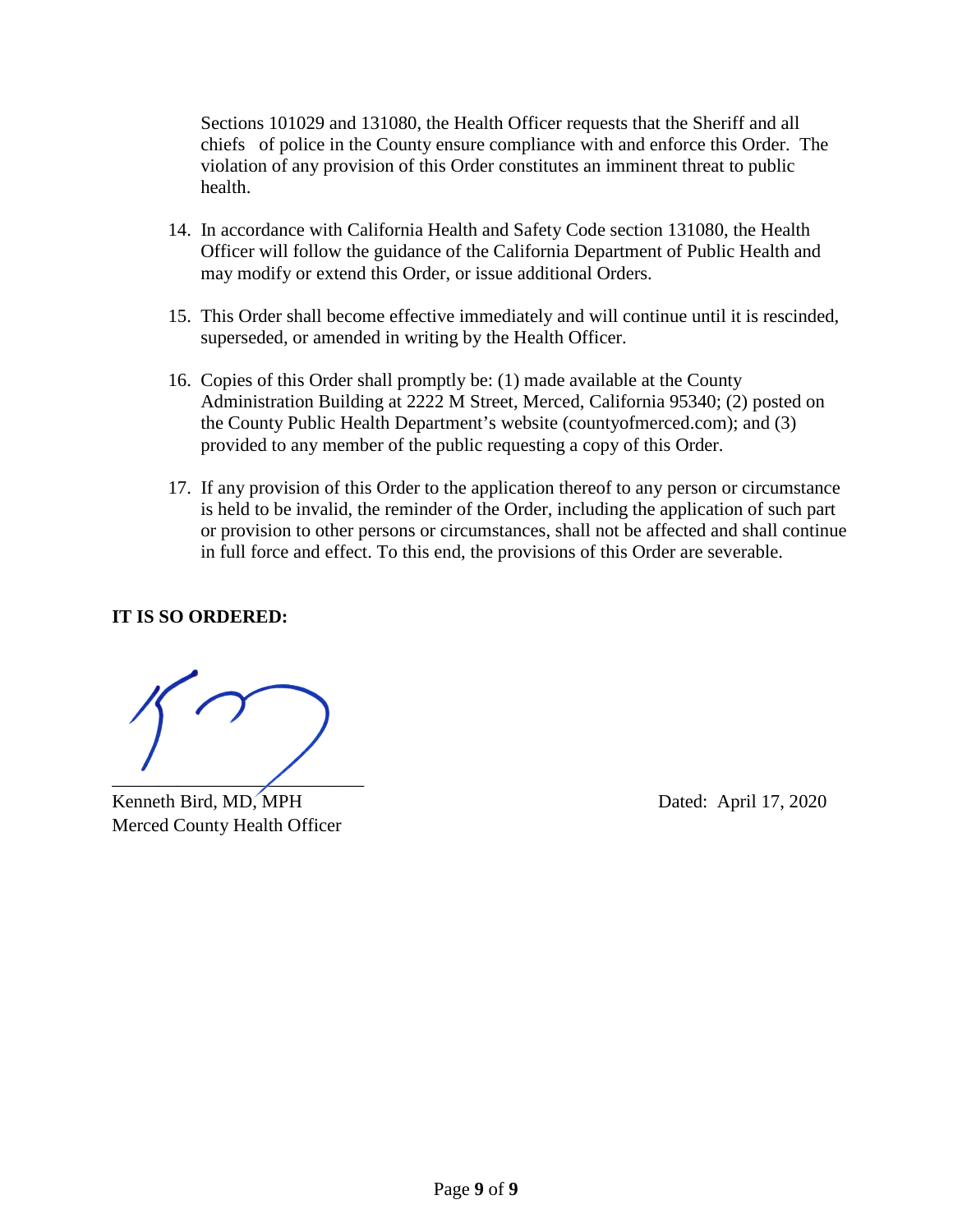# **Merced County Department of Public Health COVID-19 Golf Safe Distance Rules During Effective Dates of Stay at Home Order**

Note these guidelines are a compilation of many clubs' best practices. These are the minimum requirements that must be enforced; Clubs are able to enforce policies that are more stringent if they feel they are necessary to ensure the health and safety of persons using their facilities.

#### **Clubs are responsible for ensuring compliance of their individuals utilizing their facilities.**

### **Facilities**

- 1. All clubhouse and indoor facilities are and shall remain closed, including, but not limited to the Pro Shop, Bar, and Restaurants.
- 2. Driving ranges are to remain closed because of lack of ball cleaning/retrieval ability.
- 3. If restrooms remain open, cleaning must be increased to all touch points at least 4 times per day.
- 4. Check in, if required, must be completed outside, with social distancing of at least 6 feet while both golfer and staff are masked, or through a Plexiglas-type shield.
- 5. Expand tee time intervals to ensure social distancing.

### **Persons Allowed on Courses**

- 1. Outdoor areas of golf clubs are open only by tee time appointment for appropriate outdoor activities, including the playing of golf pursuant to COVID-19 Golf Safe Distances Rules.
- 2. Persons who are symptomatic with cough, fever, or shortness of breath, or are housed with anyone symptomatic are prohibited from being on site until those symptoms have subsided for at least fourteen (14) days. A negative COVID-19 test result does not overrule the recommended quarantine, due to potential testing false negatives.
- 3. Any person who is quarantined by order of a medical or governmental official is prohibited from being on site until the quarantine is lifted.
- 4. Except for persons of the same household, persons who drive their vehicle to the site should do so alone and park, if possible, at least one space apart. At all times, those who are not persons of the same household using the course, including parking areas, shall stay at least ten (10) feet away from all other users.
- 5. Those golfing must have no more than 4 players in any group. Social distancing MUST be maintained around the green.
- 6. Only one person per golf cart.
- 7. Patrons must wait in their cars until their designated tee times. No social gathering while waiting for the round to begin. Patrons must go directly from hole 18 to their car. No social gathering following the round.